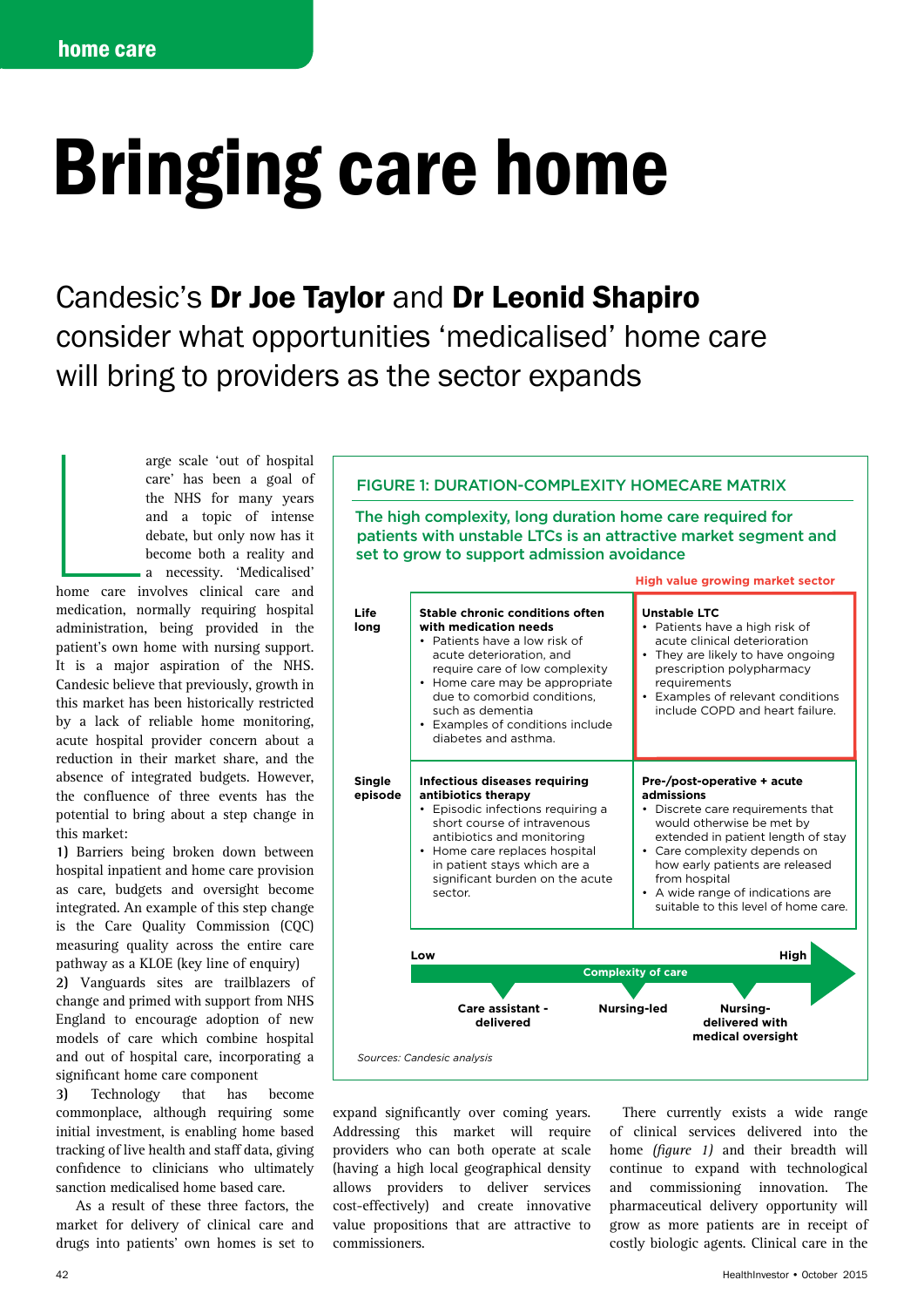## FIGURE 2: CARE ACUITY PYRAMID AND COMMUNITY PROVISION STRATIFICATION

#### The 'medicalised' home care market is stratified on the basis of the complexity of care need



home is also set to grow as facilities-based NHS providers come under increasing capacity pressure and commissioners seek to deliver more care in the community.

While a range of providers could potentially enter this growing 'medicalised' home care market, however existing 'pure players' remain very well positioned to capture the most valuable complex care and expensive drug delivery segments.

#### Medicalised home care has grown from a basis of drug delivery and administration into additional areas of clinical care

Current market leaders in 'medicalised' home care, including Healthcare at Home and Bupa Home Healthcare, base a significant portion of their activity around the delivery of pharmaceutical agents directly to patients, replacing outpatient clinics and pharmacies as distribution points. Home based delivery improves persistence, adherence and continuation of therapy; research has demonstrated that patients with home based delivery more reliably take their drugs. In chronic conditions, home drug delivery leads

to improved clinical outcomes. This is of course a benefit to pharmaceutical companies, but it is also beneficial to commissioners who have to pick up the bill for wasted drug courses or the consequences of poor pharmacological management of disease.

Another area of 'medicalised home care', the delivery of clinical care by nurses and care assistants, is far more complex than delivering a drug and potentially helping administer it *(figure 2)*. Principally, this type of care supports patients with longterm conditions (LTCs) but also enables people to leave hospital earlier following an acute care episode, potentially avoid an admission into a hospital during a chronic disease 'flare up'. It also gives those with terminal illness the chance to die in their own home.

This second type of home care benefits overstretched facilities-based providers in two ways: by extending supply and by limiting demand. It reduces pressure on fixed capacity facilities such as hospitals and care homes whilst providing a flexible buffer for peaks and troughs in demand.

The Nuffield Trust has estimated that

an additional 17,000 new hospital beds will be required in England by 2021-22 unless models of care change (figure 3). If the construction of some of these beds can be eliminated through 'medicalised' home care, it will save the NHS huge capital costs. In a recent report the health regulator Monitor suggested "instead of achieving cost savings for the local health economy, [community-based schemes] are more likely to reduce the rate of expenditure growth by substituting for, or at least delaying, the need for investment in new acute hospital facilities".

The second benefit comes through the adoption of more person-centred on-going care and monitoring, which can prevent acute admissions and support independent living, thereby truncating demand in other parts of the care system.

#### Current problem: The need for scale to enable cost-effective delivery of care

facility-based care is centred on clinical  $\blacktriangleright$ Anybody who has visited a GP, hospital outpatient clinic or A&E will know that there is some waiting involved. Most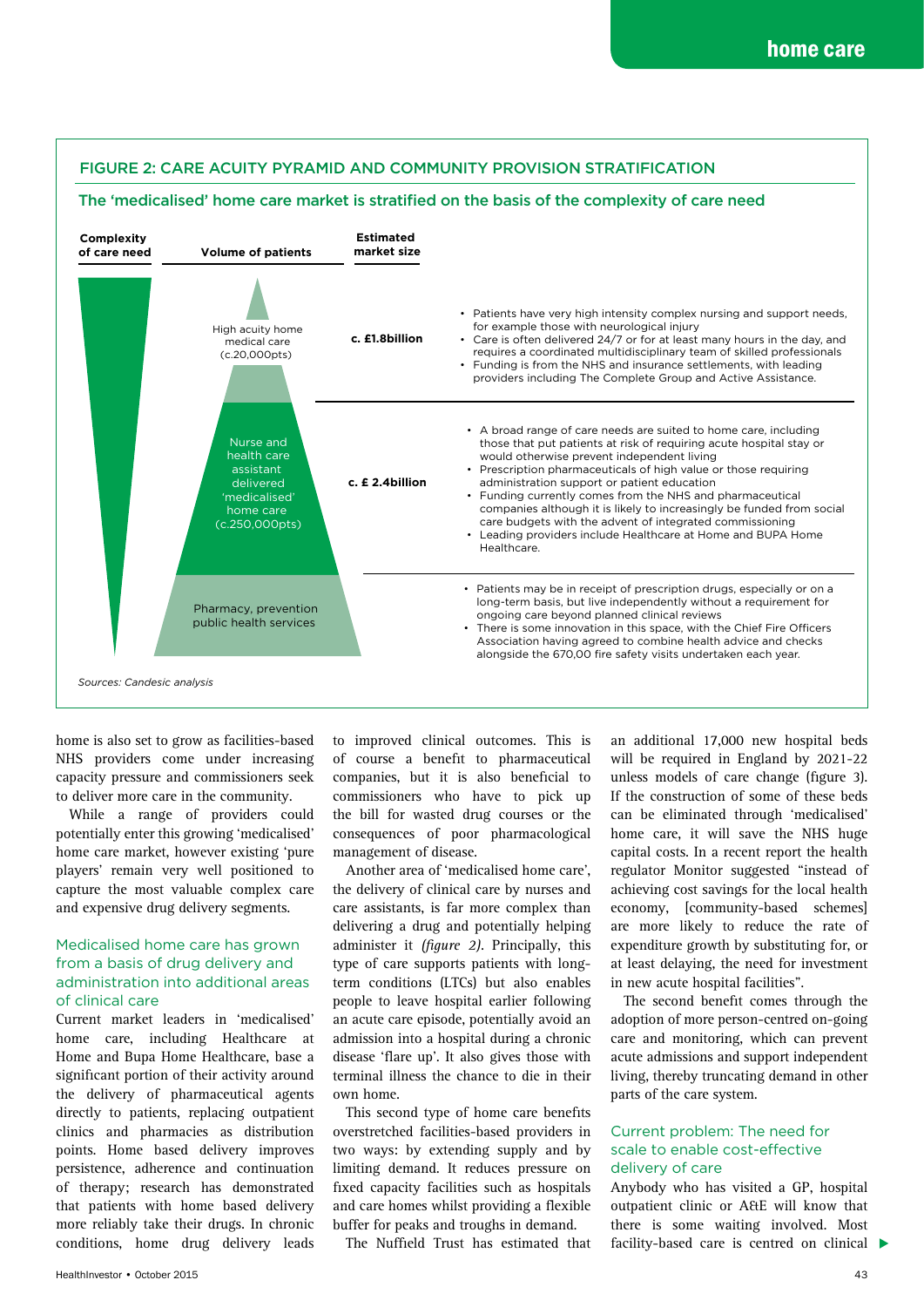▶ staff, not the patient. The very existence of expansive waiting rooms in the NHS estate is evidence of the effective utilisation of nurses and doctors. This same degree of staff utilisation efficiency cannot be replicated in home care; trained professionals will have to spend a significant portion of their working day travelling between locations.

In order to make medicalised home care attractive, providers must be able to operate at sufficient geographical density to minimise staff travelling time and provide rapid specialist cover should a problem arise. Drug delivery-based 'medicalised' home care has achieved this scale broadly through national contracts with pharma companies or with NHS England. However, the more clinically led 'medicalised' home care has been slower to reach scale and few providers are capable of delivering it efficiently. There exists significant

geographical diversity in spending on 'medicalised' home care and providers will need to persuade some commissioners to sanction a step change in home care activity before services can become financially and clinically successful. Once we are over this 'hump', demand (and proof of cost-effectiveness for 'medicalised' home care will rise significantly.

#### Current problem: Lack of integrated budgets

One major obstacle to 'medicalised' home care has been the fact that investment from one budget leads to savings in another, creating a disincentive for individual commissioning organisations when there is clear benefit for the system as a whole. A study by the Nuffield Trust shows that 'medicalised' home care can bring about a 5% cost savings in patient care (figure 4), however, the spend

profile/mix between hospital and home based care is dramatically different, with local authorities being responsible for a significantly larger proportion of costs in home based care. The self-centred thinking commissioners have about their own budgets has to change before 'medicalised' home care can become commonplace.

#### Future solutions: Integrating budgets and operations from NHS led innovative models of care will drive demand for 'medicalised' home care

Simon Stevens, NHS England's chief executive, has argued that "something is not working right about how we are providing community nursing and primary care for people at home…. The NHS of the future will be one where more support for frail older patients is provided locally".

Home care could become an integral element of new models of care, especially in the context of capitated reimbursement mechanisms. Two of the proposed new models are likely to require significant additional home care components:

- **Primary and acute care systems (PACS)** are one of the new models of care outlined in the NHS 'Five year forward view'. PACS will provide GP and hospital services, together with mental health and community care, by single NHS organsations for the first time,
- **Multispecialty community providers (MCPs)** are similar, expanded GP practices, bringing in nurses and community health services, hospital specialists and others to deliver integrated out-of-hospital care. The objective of MCPs is to move outpatient consultations and ambulatory care out of hospitals.

Each of these models is based in the community, without the fixed-base infrastructure characterising existing NHS care delivery. They will need to integrate 'medicalised' home care in order to succeed. In order to achieve change at scale and pace, they will look to those with experience in the sector (including many private providers) to work in partnership with.

65-84

 $20 - 64$ 

# FIGURE 3: PROJECTED DEMAND FOR ADDITIONAL ACUTE HOSPITAL BEDS

Bed demand is set to grow significantly, whilst winter demand peaks are already outstripping hospital supply



*Sources: NHS England; Nuffield Trust; Candesic analysis* 4 29 4 8 13 17 21 25 29 <sup>29</sup> <sup>42</sup> <sup>54</sup> <sup>67</sup> <sup>79</sup> <sup>92</sup> <sup>104</sup> 121 4 13 21 33 50 2014 2015 2016 2017 2018 2019 2020 2021 2022 **21 44 67**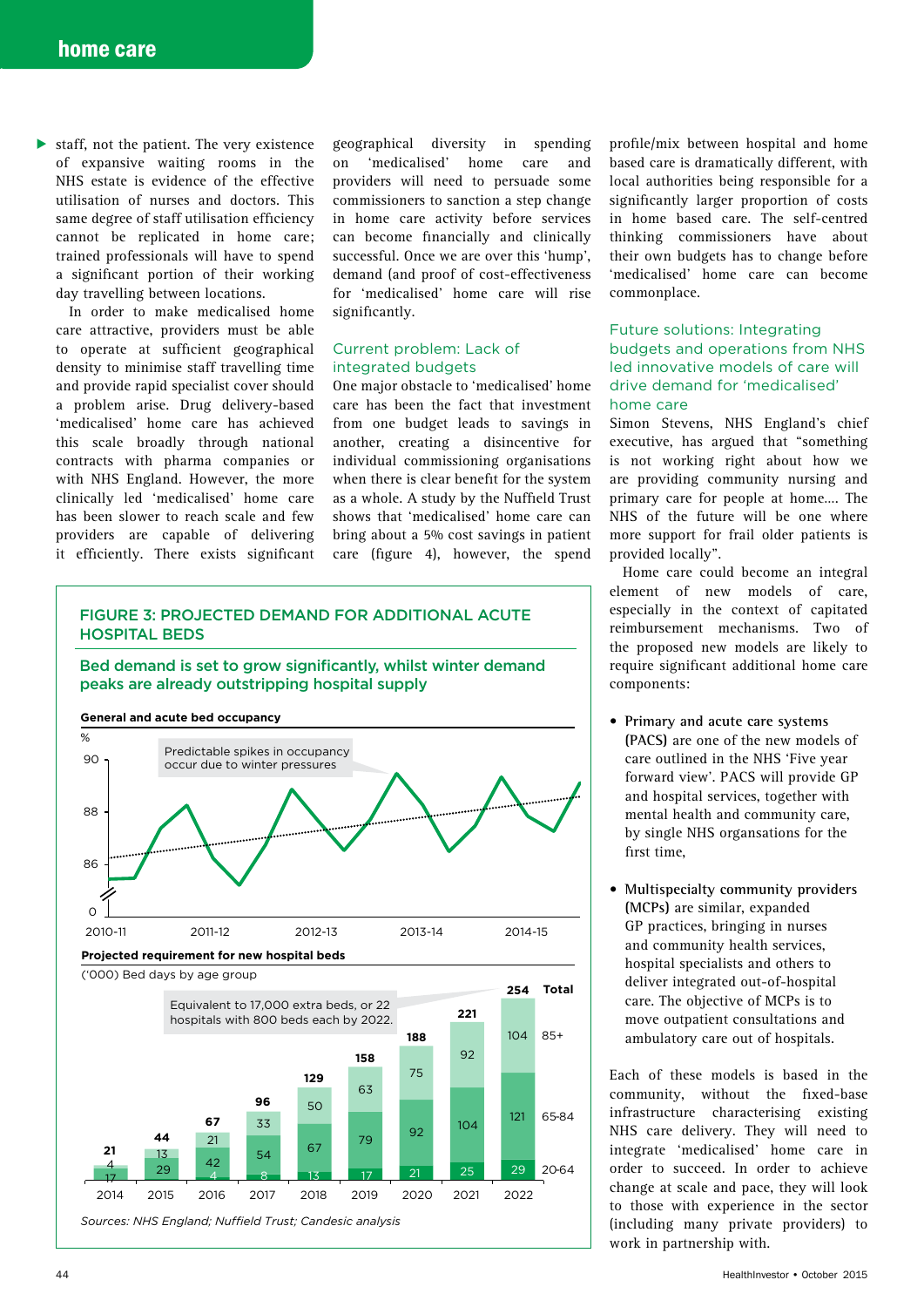Alongside new models of care, new ways of commissioning services will enable home care providers to take initiative in driving the market. Budget integration across health and social care, alongside capitated budgets, are all positive market drivers. Private providers can play a lead role in proposing new models of 'medicalised' home care to these new commissioning structures and will be pushing on an open door.

## A range of existing providers are positioned to exploit the growing home care market

There are a number of care providers already operating with a geographical density such to enable them to rapidly develop home care services, however, existing pure players remain best positioned to exploit market growth:

- Some **acute NHS hospitals** have been able to provide home care and there is an increasing enthusiasm amongst some acute hospital providers to enter the market in competition against the independent sector, particularly in pharmaceuticaldelivery. Guy's and St Thomas' NHS Foundation Trust in collaboration with King's College Hospital have developed their '@home service' to both avoid admissions and support earlier discharge. However, many smaller trusts will be unable to deliver home care, as they possess neither the experience nor infrastructure required for the complex challenges it entails
- **Mental health trusts** have a long and successful history of establishing community teams that use hospitals as a base from which to deliver care, support and monitoring in people's homes, and demonstrate that the NHS hospital sector is capable of innovation in the home care space.
- **Primary care providers** have appropriate and significant medical and nursing expertise and are likely to have well-established clinical relationships with home care recipients. However, operating at scale will not be easy for primary care group practices, and delivering home care efficiently will not be possible outside of provider chains or within new models of care. General Practice

#### FIGURE 4: COST BEFORE AND AFTER INTRODUCTION OF A 'VIRTUAL WARD' PROGRAMME

Clinical care delivered in the home has the potential to shift the burden of care from more expensive hospital setting to the potentially less expensive community setting, in some instances reducing the total cost of patient care by c.5%



\*The Nuffield Trust evaluated three separate virtual ward pilot programmes and examined the average per patient cost over the six months before and after trial enrolment

*Sources: Nuffield Trust; Candesic analysis*

is therefore an unlikely breeding ground for new home care provision without the partnership of larger experienced organizations

- **NHS community care trusts** should be the natural provider agents for the delivery of home care, but have become emaciated by a failure of funding to keep pace with increasing service demand. Their leadership is frequently weak and innovation rare; these trust types will be dependent upon leadership and capability from outside in order to become significant providers of home care. Furthermore, with the new models of care being pushed by NHS England, community trusts may all but disappear in the long term
- **Residential nursing homes** could evolve from isolated enclaves of clinical activity to community

healthcare hubs. They have a number of features that make them suitable providers of care outside of their traditional roles:

- Many nursing home chains have a high geographical density, with a workforce already operating nearby patients in need of nursing care in their homes,
- Home staff, both nurses and care assistance, are trained and experienced in dealing with the conditions home delivered care is most suited to,
- The majority of recipients of longterm home care will transition into residential nursing home clients; establishing carer-patient relationships early will achieve care continuity and secure a customer pipeline for the homes

▶